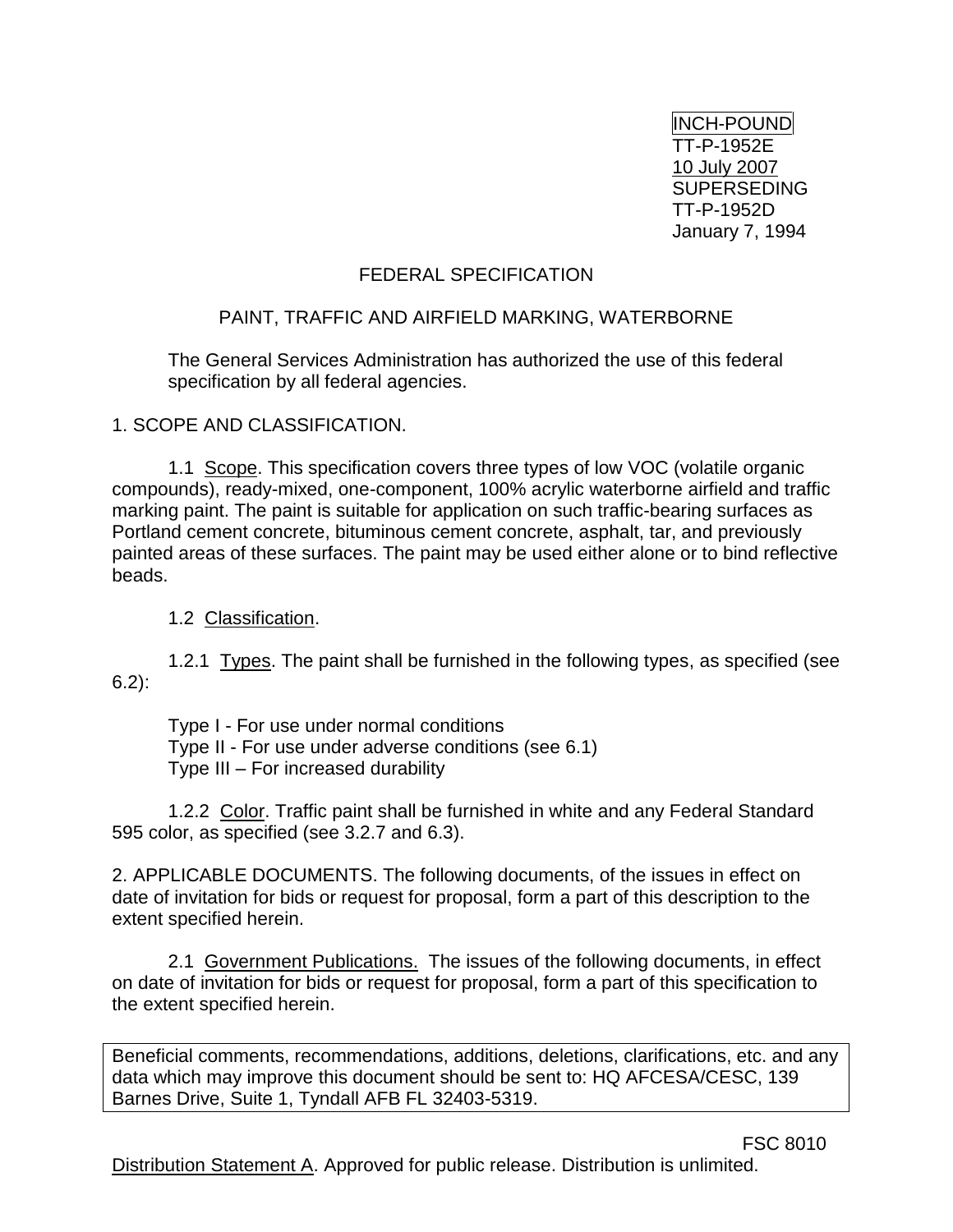## TT-P-1952E

TT-B-1325 - Beads (Glass Sphere), Retro-reflective

FED-STD-595 - Colors Used in Government Procurement

(Single copies or this specification, and other federal specifications and commercial item descriptions required by activities outside the Federal Government for bidding purposes are available without charge from the General Services Administration, Federal Supply Service, Specification Section, Suite 8100, 470 L'Enfant Plaza, SW, Washington, DC, 20407)

2.2 Federal Regulations.

40 CFR Part 60, Appendix A

29 CFR Part 1910.1200

(The Code of Federal Regulations (CFR) is available online at <http://www.gpoaccess.gov/cfr/index.html> or for sale on a subscription basis by the Superintendent of Documents, U.S. Government Printing Office, Washington, DC 20402.)

2.3 Other publications. The following documents form a part of this description to the extent specified herein. Unless a specific issue is identified, the issue in effect on the date of invitation for bids or request for proposal shall apply.

#### 2.3.1 American Society for Testing and Materials (ASTM) Standards.

- D 522 Standard Test Methods for Mandrel Bend Test of Attached Organic **Coatings**
- D 562 Standard Test Method for Consistency of Paints Measuring Krebs Unit (KU) Viscosity Using a Stormer-Type Viscometer
- D 711 Standard Test Method for No-Pick-Up-Time of Traffic Paint
- D 968 Standard Test Methods for Abrasion Resistance of Organic Coatings by Falling Abrasives
- D 969 Standard Test Method for Laboratory Determination of Degree of Bleeding of Traffic Paint
- D 1210 Standard Test Method for Fineness of Dispersion of Pigment-Vehicle Systems by Hegman-Type Gage
- D 1394 Standard Test Methods for Chemical Analysis of White Titanium **Pigments**
- D 1640 Standard Test Methods for Drying, Curing, or Film Formation of Organic Coatings at Room Temperature
- D 1729 Standard Practice for Visual Appraisal of Colors and Color Differences of Diffusely Illuminated Opaque Materials
- D 1849 Standard Test Method for Package Stability of Paint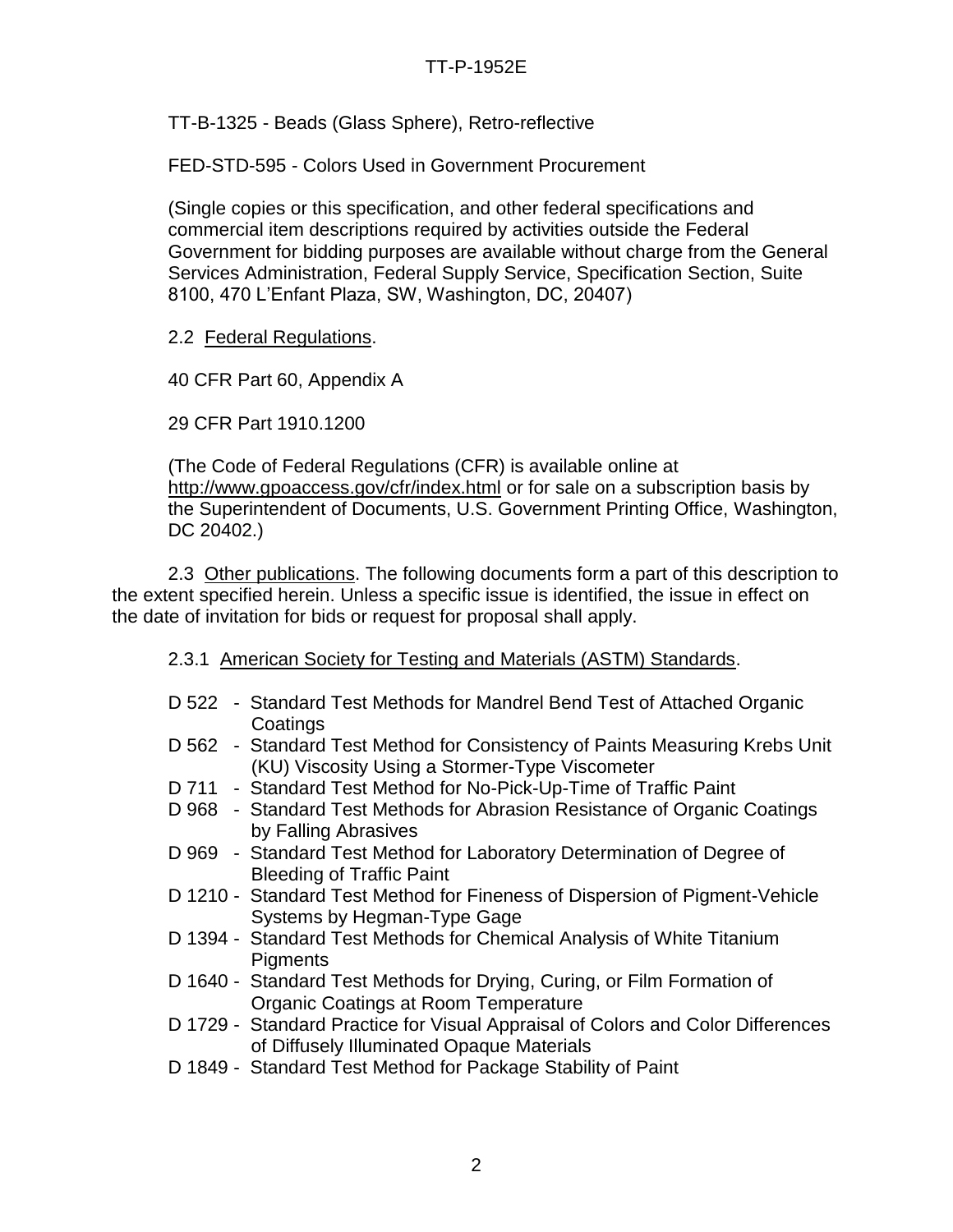- D 2243 Standard Test Methods for Freeze-Thaw Resistance of Water-Borne **Coatings**
- D 2244 Standard Practice for Calculation of Color Tolerances and Color Differences from Instrumentally Measured Color Coordinates
- D 2369 Standard Test Method for Volatile Content of Coatings
- D 2486 Standard Test Methods for Scrub Resistance of Wall Paints
- D 2697 Standard Test Method for Volume Nonvolatile Matter in Clear or Pigmented Coatings
- D 2805 Hiding Power of Paints by Reflectometry
- D 3335 Standard Test Method for Low Concentrations of Lead, Cadmium and Cobalt in Paint by Atomic Absorption Spectroscopy
- D 3718 Standard Test Method for Low Concentrations of Chromium in Paint by Atomic Absorption Spectroscopy
- D 3723 Standard Test Method for Pigment Content of Water-Emulsion Paints by Low-Temperature Ashing
- E-1347 Standard Test Method for Color and Color-Difference Measurement by Tristimulus (Filter) Colorimetry.
- G 154 Standard Practice for Operating Fluorescent Light Apparatus for UV Exposure of Nonmetallic Materials

(Application for copies should be addressed to the American Society for Testing and Materials, 100 Barr Harbor Drive, West Conshohocken, PA 19428-2959, (610) 832-9500, [www.astm.org.](http://www.astm.org/))

# 3. REQUIREMENTS.

3.1 Composition.

3.1.1 Materials. The non-volatile portion of the vehicle for all types shall be composed of a 100% acrylic polymer as determined by infrared spectral analysis. The acrylic resin used for Type III shall be a 100% cross-linking acrylic as evidenced by infrared peaks at wavelengths 1568, 1624, and 1672 cm-1 with intensities equal to those produced by an acrylic resin known to be 100% cross-linking.

3.1.2 Prohibited material. The manufacturer shall certify that the product does not contain mercury, lead, hexavalent chromium, toluene, chlorinated solvents, hydrolysable chlorine derivatives, ethylene-based glycol ethers and their acetates, nor any carcinogen, as defined in 29 CFR 1910.1200. When tested as specified in 4.3.1, the lead content shall not exceed 0.06 percent by weight of the dry film and the test for chromium content shall be negative.

# 3.2 Qualitative requirements.

3.2.1 Condition in the container. When tested, as specified in 4.3.2, the paint, as received, shall show no evidence of biological growth, corrosion of the container, livering, or hard settling. The paint shall be dispersible by hand stirring for 5 minutes to a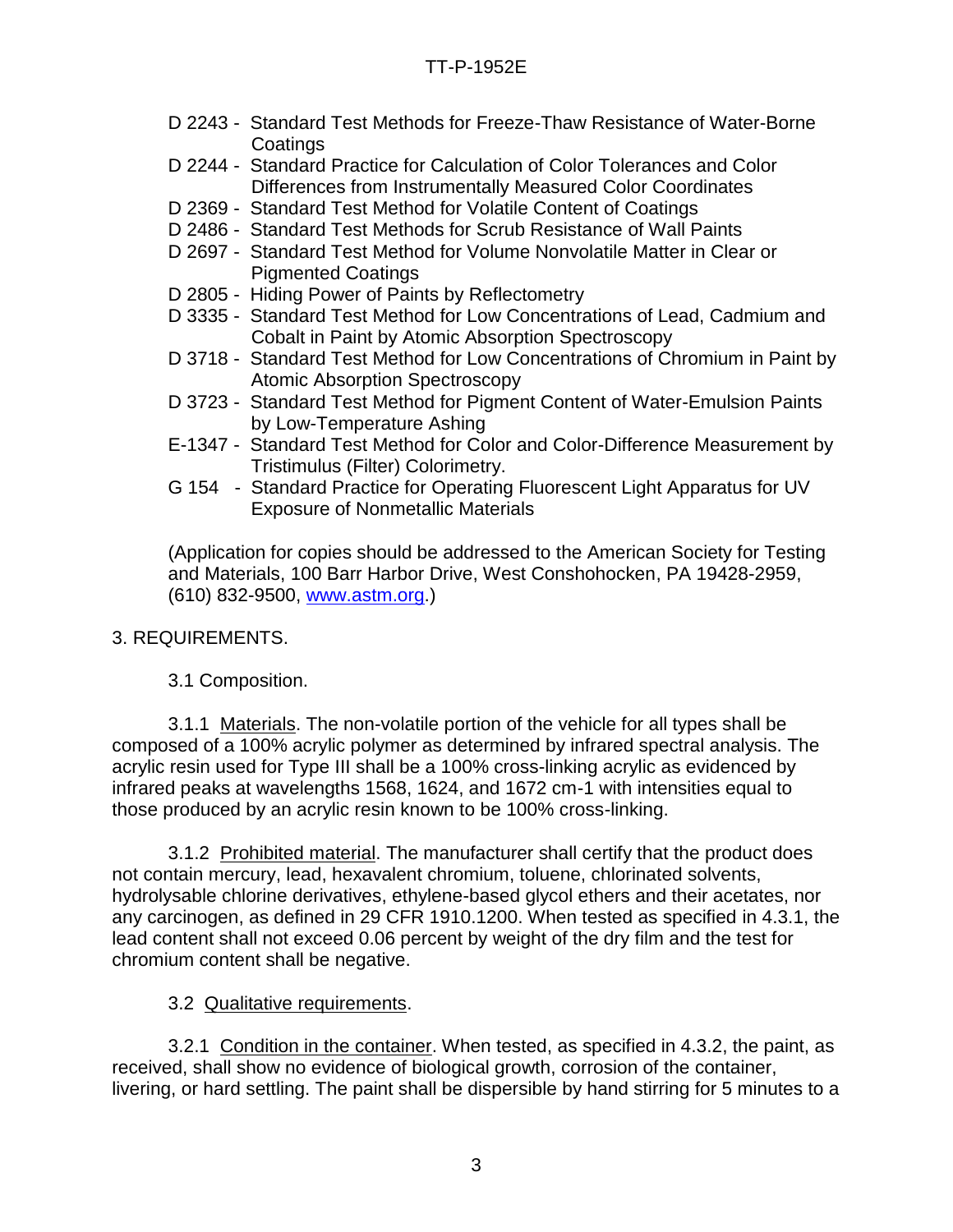smooth and homogenous consistency, exempt of gel structures, persistent foam or air bubbles.

3.2.2 Appearance. When tested as specified in 4.3.3, the paint shall produce a film which is smooth, uniform, and free from grit, undispersed particles, craters, and pinholes.

3.2.3 Accelerated package stability. After storage as specified in 4.3.4, the sample shall conform to the requirements of 3.2.1 and 3.2.2. The sample shall show no change in consistency greater than 5 KU (Krebs Unit) from the value in Table 1.

3.2.4 Flexibility. When tested as specified in 4.3.6, the paint film shall not crack, chip or flake after the test panel is bent 180 degrees over a 13 mm (1/2 in) mandrel.

3.2.5 Water resistance. When tested as specified in 4.3.5, the paint film shall not soften, blister, wrinkle, lose adhesion, change color, or show other evidence of deterioration.

3.2.6 Freeze-thaw stability. When tested as specified in 4.3.8, the paint shall show no coagulation or flocculation, change in consistency greater than 10 KU from the value in Table 1, or a decrease in scrub resistance by more than 10 percent of the requirement in 3.2.13.

3.2.7 Color requirements.

3.2.7.1 Color match. For all colors except white and yellow, when tested as specified in 4.3.9.3, the paint shall match the specified Federal Standard 595 color number within a ∆ E or 6.0 CIELAB units.

3.2.7.2 Daylight directional reflectance. When tested as specified in 4.3.9.2, the white paint shall have the daylight directional reflectance specified in Table 1.

3.2.7.3 Yellow color match. The yellow traffic paint shall be an appropriate color match to Federal Standard 595 color number 33538 when tested in accordance with 4.3.9.4.

3.2.8 Heat-shear stability. When tested as specified in 4.3.13, the sample shall not show signs of gelling or other instability. The consistency shall be in compliance with Table 1.

3.2.9 Skinning. The paint shall not skin when tested as specified in 4.3.14.

3.2.10 Dry-through (early washout). For Type II only, the paint when tested as specified in 4.3.15 shall have a dry-through time less than 120 minutes.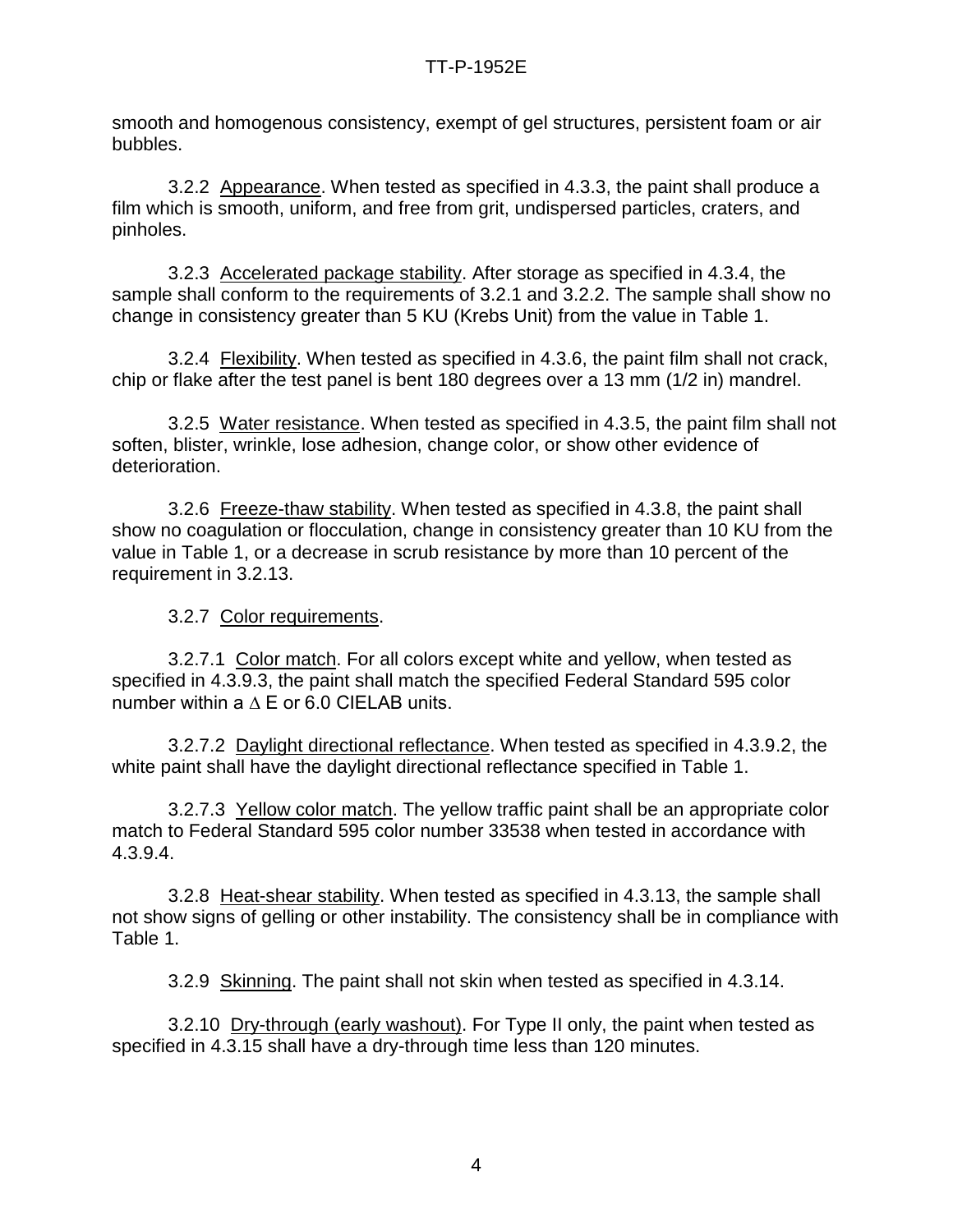3.2.11 Abrasion resistance. When tested as specified in 4.3.7, both baked and weathered paint films shall require not less than 150 liters of sand to abrade the paint film through to the substrate.

3.2.12 Accelerated weathering. When tested as specified in 4.3.10, the colored samples after weathering shall be in conformance with 3.2.7. The directional reflectance of white paint shall meet the requirement in Table 1. After performing the scrub resistance test in accordance with 4.3.12, the paint shall be in conformance with 3.2.13.

3.2.13 Scrub resistance. When tested as specified in 4.3.12, it shall not take less than 500 cycles to remove the paint film.

3.2.14 Titanium dioxide content. When tested in accordance with 4.3.16, the yellow, green, and blue colored paint shall contain a maximum of 23.7 g/L (0.2 lb/gal) rutile titanium dioxide. The white paint shall contain a minimum of 120 g/L (1 lb/gal) rutile titanium dioxide.

3.3 Quantitative requirements. The paint shall meet the quantitative requirements specified in Table 1.

| Characteristics                                 | Min  | Max |
|-------------------------------------------------|------|-----|
| Consistency                                     | 80   | 90  |
| Volatile organic content (VOC), grams/liter     |      | 150 |
| Solids by volume 1                              |      |     |
| Yellow or white                                 | 60   |     |
| Other colors                                    | 58   |     |
| Pigment, percent by weight                      | 60   | 62  |
| Dry opacity - White and colors                  | 0.92 |     |
| <b>Black</b>                                    | 1.00 |     |
| Directional reflectance of white paint, percent | 85   |     |
| Drying time for no pick up, min.                |      | 10  |
| Fineness of dispersion, Hegman                  | 3.0  |     |
| Heat-shear stability, consistency, KU           | 68   | 105 |
| <b>Bleeding ratio</b>                           | 0.95 |     |

Table I. Quantitative Requirements.

<sup>1</sup> Manufacturers may calculate this requirement from batch card data, but in case of dispute the method specified in Table 2 must be used.

3.4 Material Safety Data Sheet. A Material Safety Data Sheet (MSDS) shall be submitted in accordance with FED-STD-313 (see 6.2).

# 4. QUALITY ASSURANCE PROVISIONS.

4.1 Responsibility for inspection. Unless otherwise specified in the contract, the contractor is responsible for the performance of all inspection requirements as specified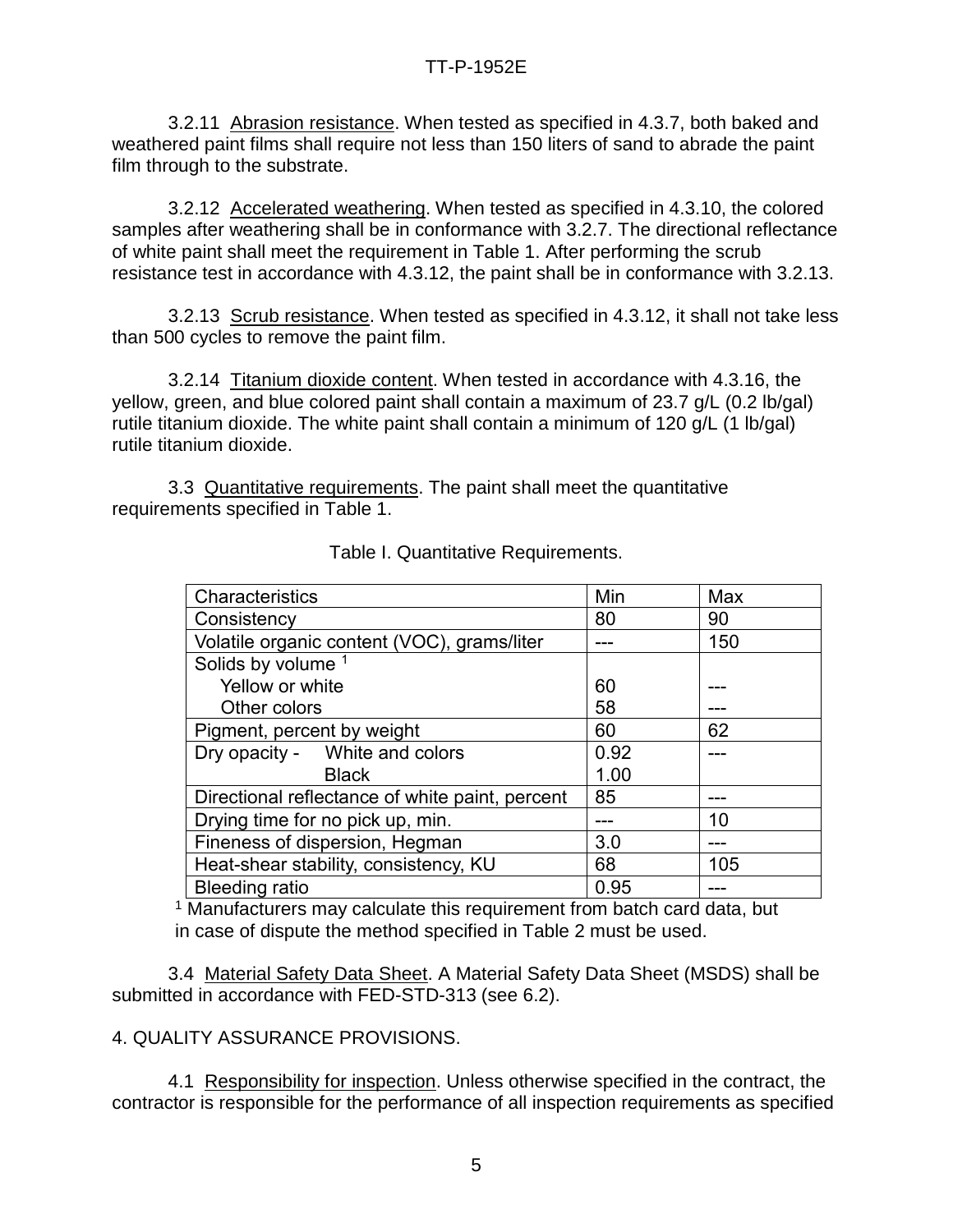herein. Except as otherwise specified in the contract, the contractor may use his own or any other facilities suitable for the performance of the inspection requirements specified herein, unless disapproved by the government. The government reserves the right to perform any of the inspections set forth in the specification where such inspections are deemed necessary to assure that supplies and services conform to prescribed requirements.

4.2 Classification of inspections. Inspections shall be classified as follows: (a) inspection of preparation for delivery (see 4.2.1); (b) acceptance testing (see 4.2.2).

4.2.1 Inspection in preparation for delivery. Prior to shipment, containers shall be examined for compliance with Section 5.

4.2.2 Acceptance testing. Testing for acceptance of individual lots shall be done in accordance with section 1000 of FED-STD-141 and shall consist of test and inspections as indicated in Table 2.

4.3 Test methods. Samples shall be tested as specified in Table 2. Unless otherwise specified, tests shall be performed at standard conditions, which are 25° ± 1 $\degree$ C and 50%  $\pm$  5% relative humidity. All test reports shall contain the individual values used in expressing the final result. Test results shall be evaluated for conformance to requirements. The sample shall be unacceptable if any test result is not in conformance with the corresponding requirement in section 3.

| Characteristic                    | Acceptance<br>Testing | Requirement<br>Paragraph | <b>ASTM</b><br>Method | Test<br>Paragraph |
|-----------------------------------|-----------------------|--------------------------|-----------------------|-------------------|
| Lead content                      |                       | 3.1.2                    | D 3335                | 4.3.1.1           |
| Chromium content                  |                       | 3.1.2                    | D 3718                | 4.3.1.2           |
| Condition in container            | Yes                   | 3.2.1                    |                       | 4.3.2             |
| Appearance                        | Yes                   | 3.2.2                    |                       | 4.3.3             |
| Accelerated package<br>stability  |                       | 3.2.3                    | D 1849                | 4.3.4             |
| Flexibility                       | Yes                   | 3.2.4                    | D 522                 | 4.3.5             |
| Water resistance                  | Yes                   | 3.2.5                    |                       | 4.3.6             |
| Freeze-thaw stability             | Yes                   | 3.2.6                    | D 2243                | 4.3.8             |
| Color                             | Yes                   | 3.2.7                    | D 2244                | 4.3.9             |
| <b>Directional</b><br>reflectance | Yes                   | 3.2.7.2                  | E 1347                | 4.3.9.2           |
| Yellow color match                | Yes                   | 3.2.7.3                  | D 1729                | 4.3.9.4           |
| Heat-shear stability              | Yes                   | 3.2.8                    |                       | 4.3.13            |
| Skinning                          | Yes                   | 3.2.9                    | ---                   | 4.3.14            |
| Dry-through (early<br>washout)    | Yes                   | 3.2.10                   | D 1640                | 4.3.15            |
| Abrasion resistance               | Yes                   | 3.2.11                   | D 968                 | 4.3.7             |

Table II. Index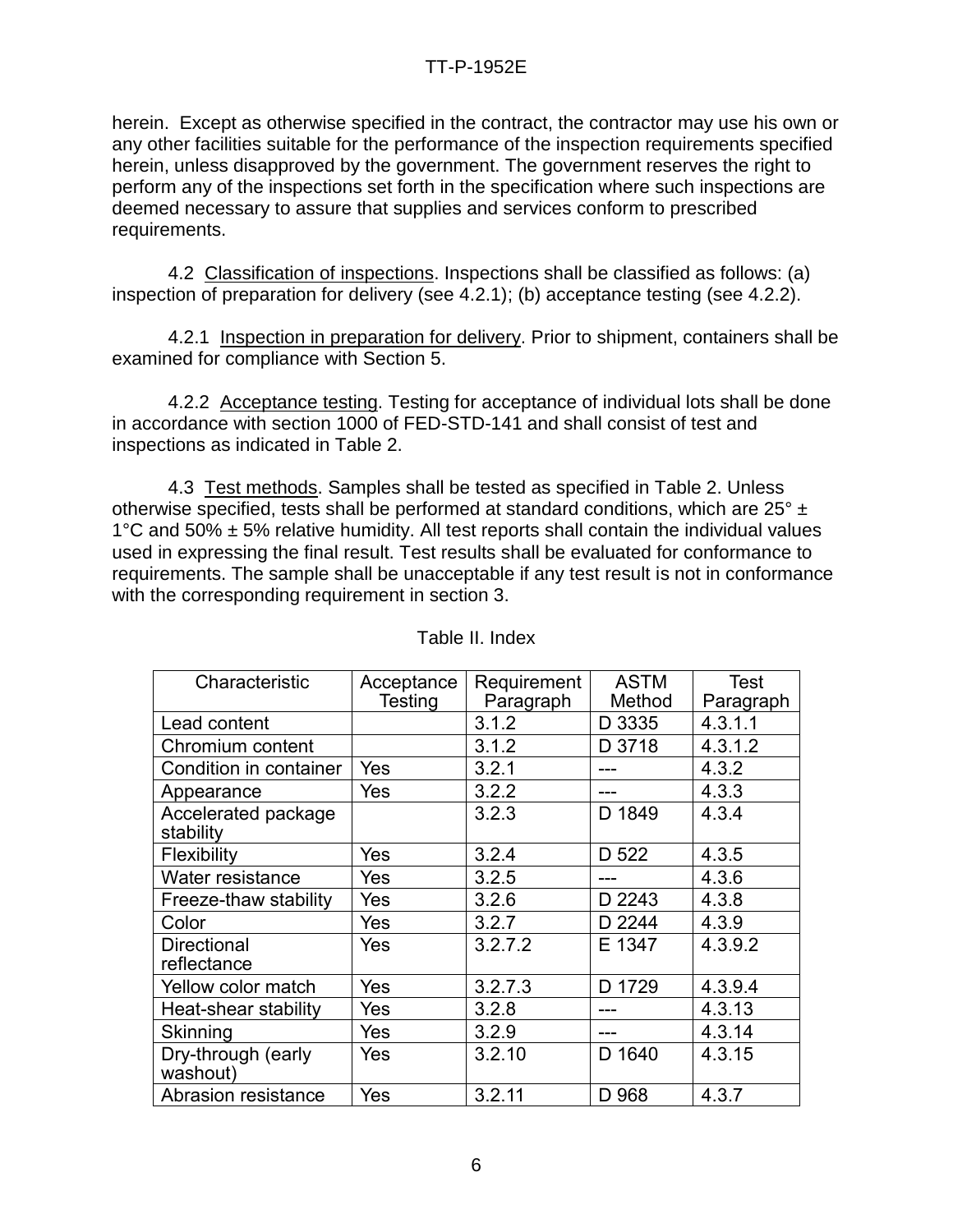| Accelerated<br>weathering      |     | 3.2.12  | G 154  | 4.3.10 |
|--------------------------------|-----|---------|--------|--------|
| Scrub resistance               | Yes | 3.2.13  | D 2486 | 4.3.12 |
| Volatile organic<br>content    |     | Table 1 | D 2369 |        |
| Consistency                    | Yes | Table 1 | D 562  |        |
| Solids by volume               | Yes | Table 1 | D 2697 |        |
| Dry opacity                    | Yes | Table 1 | D 2805 | 4.3.11 |
| Dry time (no pick up)          | Yes | Table 1 | D 711  |        |
| Fineness of<br>dispersion      | Yes | Table 1 | D 1210 |        |
| <b>Bleeding ratio</b>          |     | Table 1 | D 969  |        |
| Pigment (percent by<br>weight) |     | Table 1 | D 3723 |        |
| Titanium dioxide               |     | 3.2.14  | D 1394 | 4.3.16 |

### 4.3.1 Prohibited materials.

4.3.1.1 Lead content. Determine lead in accordance with ASTM D 3335 or by the use of an X-ray fluorescence spectrometer in accordance with the manufacturer's manual. The X-ray method shall be used in case of dispute. Evaluate for compliance with 3.1.2.

4.3.1.2 Chromium (hexavalent) content. Add 5 ml of 25 percent aqueous KOH (potassium hydroxide) to 0.5 g of the extracted pigment contained in a centrifuge tube. Agitate by shaking and centrifuge. A yellow color in the supernatant liquid indicates the presence of hexavalent chromium. If the results of the above test are inconclusive, then use the procedure in ASTM D 3718 to test for chromium content. Evaluate results for compliance with 3.1.2.

4.3.2 Condition in the container. Before stirring the contents of the container in which the material was originally packaged, check for evidence of biological growth and corrosion. Then lower a spatula into the container and determine whether the paint has livered or developed hard settling. Disperse the paint with the spatula for 5 minutes and examine for compliance with 3.2.1.

4.3.3 Appearance. Draw down the paint on a clear glass panel to a wet firm thickness of 0.33 mm (0.013 in), and allow to dry for 24 hours at standard conditions. Evaluate for conformance with 3.2.2.

4.3.4 Accelerated package stability. Fill a 550 mL (1 pint) resin-lined friction-top can with the sample. Ensure that the bulk sample from which the cans are filled is well stirred and uniform, that the containers used are clean, and that the lids are applied promptly to the cans to prevent evaporation losses. Store at a temperature of 52°C for 2 weeks. Evaluate following the procedure in ASTM D 1849, except allow hand stirring for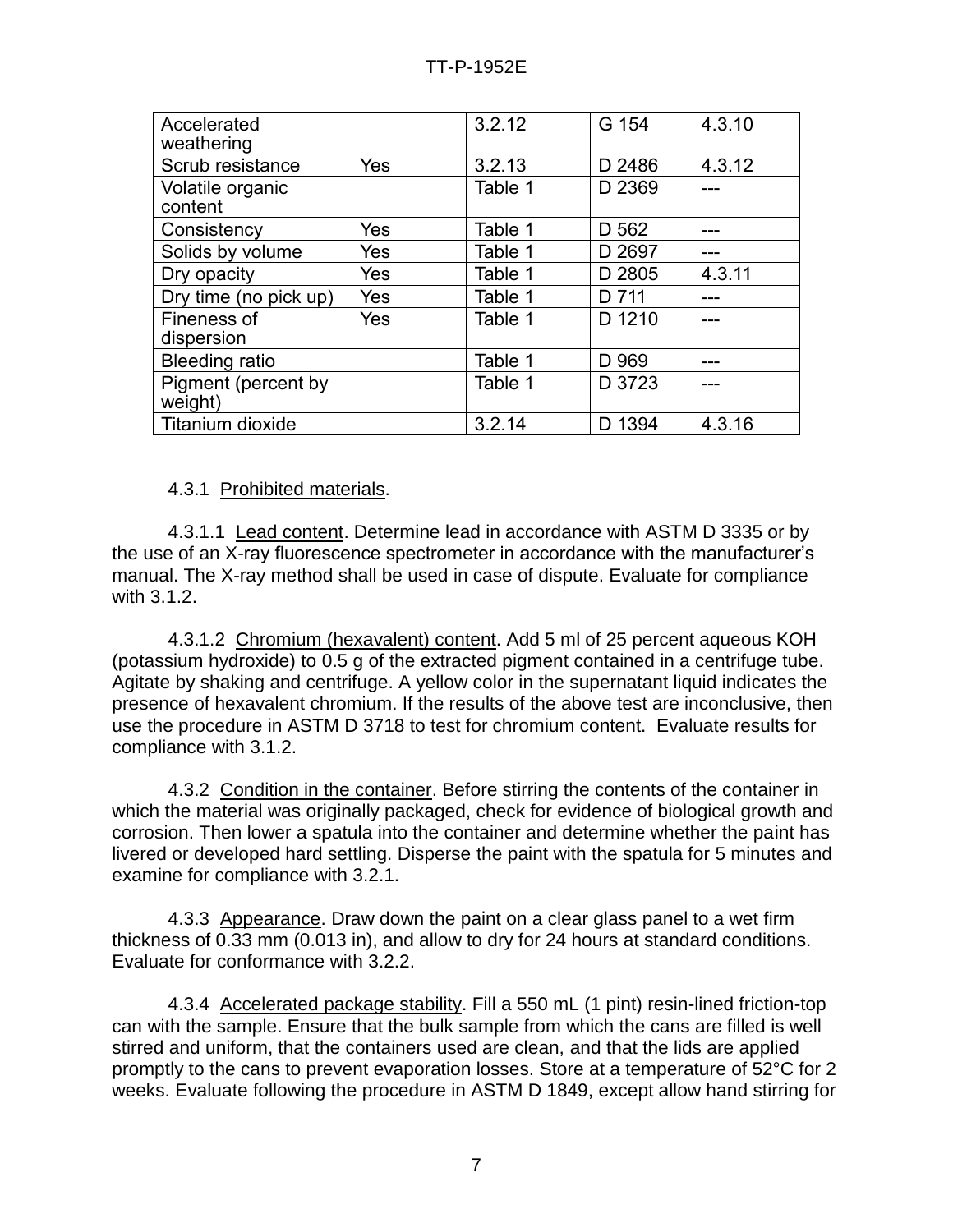5 minutes to ensure uniform distribution. Evaluate the consistency for conformance with Table 1. Draw down the paint as described in 4.3.3. Evaluate for conformance with 3.2.3.

4.3.5 Flexibility. Determine flexibility in accordance with Method B of ASTM D 522. Draw down the paint to a wet film thickness of 0.13 mm (0.005 in) on a clean, bare, cold-rolled steel panel. Air-dry the panel for 24 hours at standard conditions, then bake for 5 hours at 105°C  $\pm$  2°C, and finally condition the panel for 30 minutes at standard conditions. Bend over a 13 mm (0.5 in) diameter cylindrical mandrel and examine under a magnification of 7 diameters for compliance with 3.2.4.

4.3.6 Water resistance. Prepare a 10 by 15 cm concrete panel as specified in Method 2051 Procedure B of FED-STD-141. Draw down to a wet film thickness of 0.33 mm (0.013 in) and allow it to dry in a horizontal position at standard conditions for 72 hours. Immerse one-half of the painted panel in distilled water at  $25^{\circ}$ C  $\pm$  1°C. After 18 hours, remove the panel from the water and allow it to dry for 2 hours at standard conditions. Evaluate for conformance with 3.2.5.

4.3.7 Abrasion resistance.

4.3.7.1 Sample preparation. Draw down the paint on four glass panels measuring approximately 100 by 200 mm to a dry film thickness of 0.102 mm to 0.107 mm.

4.3.7.2 Baked films. Air-dry two of the panels for 24 hours at standard conditions and then bake for 5 hours at 105°C  $\pm 2$ °C. After baking, condition the panels for 30 minutes at standard conditions and then run the abrasion test as specified in 4.3.7.4.

4.3.7.3 Weathered films. Air-dry the other two panels for 48 hours at standard conditions then subject the panels to accelerated weathering in accordance with 4.3.10. Remove the panels and condition for 24 hours at standard conditions, then run the abrasion test as specified in 4.3.7.4.

4.3.7.4 Test. Subject the panels to the abrasion test in accordance with ASTM D 968, Method A, except that the inside diameter of the metal guide tube shall be from 18.97 to 19.05 mm. Five liters of unused sand shall be used for each test panel. The test shall be run on two test panels. (Note: Five liters of sand weigh 7.94 kg.) Evaluate for compliance with 3.2.11.

4.3.8 Freeze-thaw stability. Test in accordance with ASTM D 2243 for three freeze-thaw cycles. Perform the consistency test in accordance with ASTM D 562 and the scrub resistance test as described in 4.3.12. Check for conformance with 3.2.6.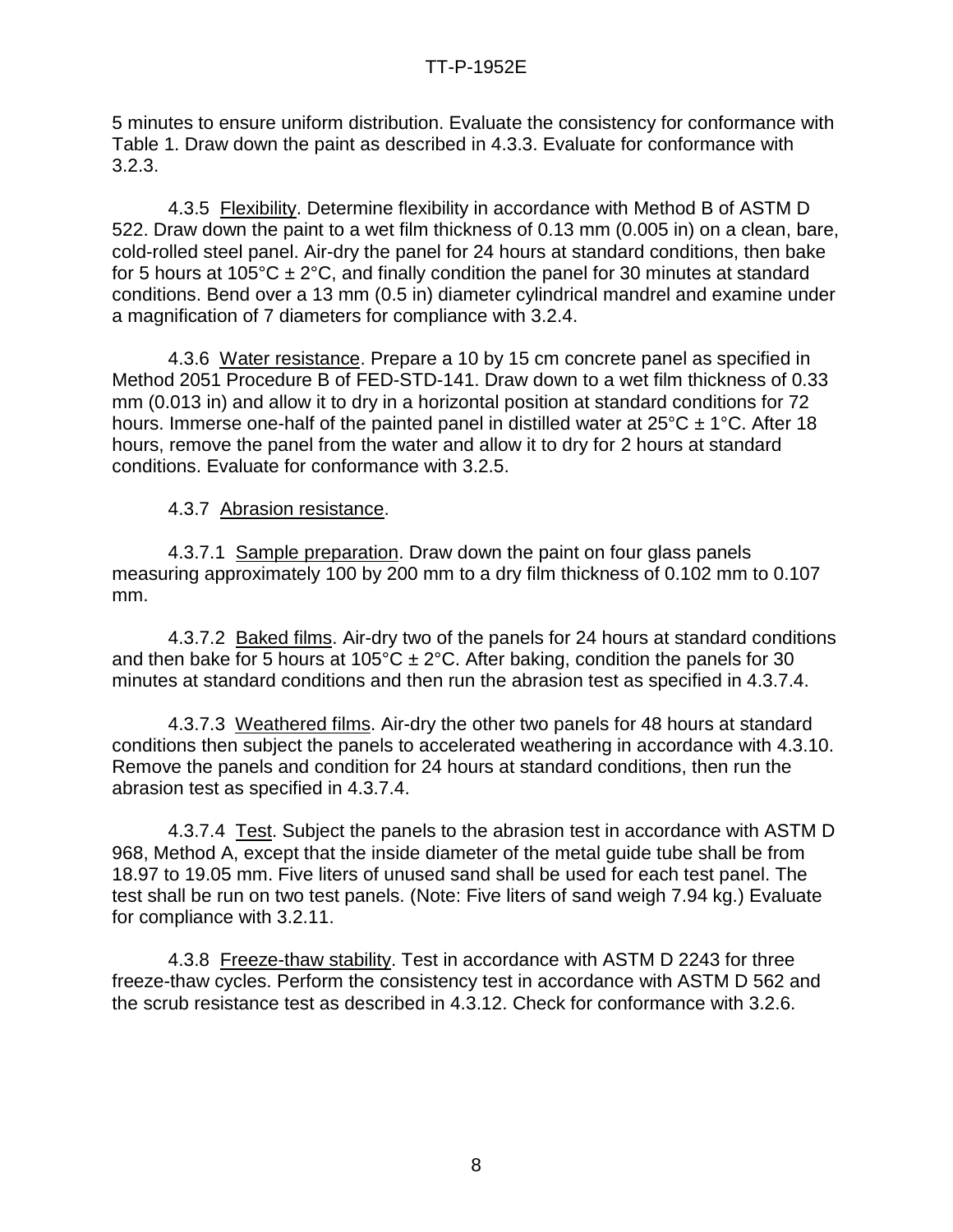## 4.3.9 Color.

4.3.9.1 Sample preparation. Use the test panels prepared for the accelerated weathering test (4.3.10.1).

4.3.9.2 Daylight directional reflectance. For the white paint, determine the directional reflectance before and after weathering in accordance with ASTM E 1347 using the 45/0 illumination. Evaluate for conformance with Table 1.

4.3.9.3 Color match. For colors other than white and yellow, determine the color difference of the paint before and after weathering in accordance with ASTM D 2244 using CIE Illuminant D65 with the 10 degree standard observer. Evaluate for conformance with 3.2.7.

4.3.9.4 Yellow color match. Determine the color match for yellow paint before and after weathering in accordance with ASTM D 1729 with the daylight illumination represented by CIE Illuminant D75 or D65. Evaluate for conformance with 3.2.7.3.

#### 4.3.10 Accelerated weathering.

4.3.10.1 Sample preparation. Apply the paint at a wet film thickness of 0.33 mm (0.013 in) to four 8 by 15 cm solvent-cleaned aluminum panels. Air-dry the sample for 48 hours under standard conditions.

4.3.10.2 Testing conditions. Test in accordance with ASTM G 154 using both ultraviolet light (UV-B PS-40) and condensate exposure, 300 hours total, alternating 4 hours of UV exposure at 60°C and 4 hours of condensate exposure at 40°C.

4.3.10.3 Evaluation. Remove the samples and condition for 24 hours under standard conditions. Determine the directional reflectance and color match using the procedures in 4.3.9.2 and 4.3.9.3. Evaluate for conformance with the color requirements in 3.2.7. Using the procedure described in 4.3.12, run the scrub resistance test. Evaluate for conformance with 3.2.13.

4.3.11 Dry opacity. Use the procedure of ASTM 2805, calculate the contrast ratio of the paint applied at a wet film thickness of 0.13 mm (0.005 in). Evaluate for conformance with Table 1.

4.3.12 Scrub resistance. Using the procedure of ASTM D 2486 modified to use the 8 by 15 cm test panels from the accelerated weathering test (4.3.10), evaluate for conformance with 3.2.13.

4.3.13 Heat-shear stability. One pint of the paint is sheared in a kitchen blender at high speed to 65°C. The blender should have a tight-fitting lid and taped to minimize volatile loss. When the paint reaches 65°C, stop the blender, immediately can and apply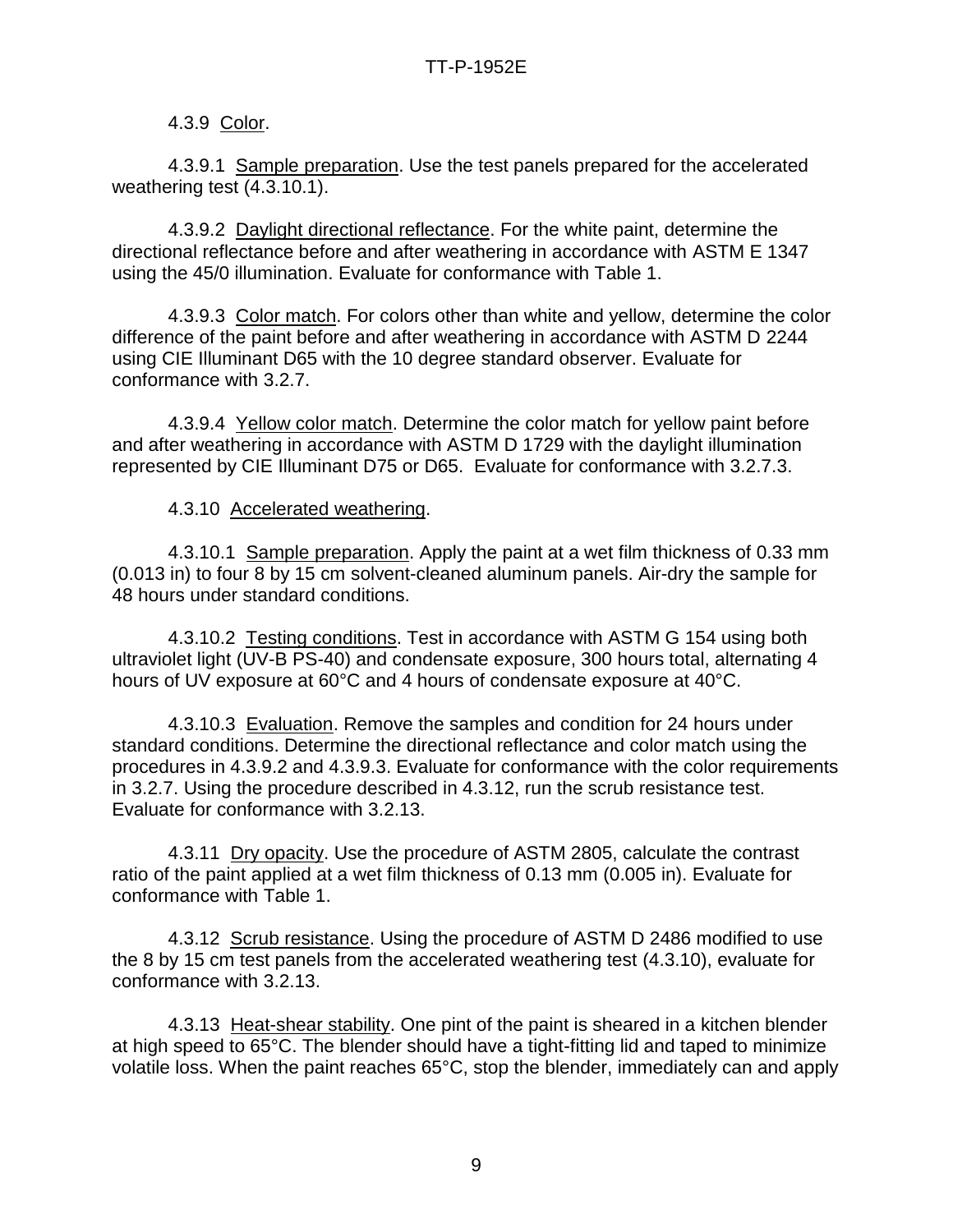a cover. Let cool a minimum of 12 hours and examine for gelling or other signs of instability. Evaluate for compliance with 3.2.8.

4.3.14 Skinning. Place 188 mL of the paint in a 250 mL container and seal. Invert the container momentarily and then place upright in a dark environment at 22.2– 26.7°C (70-80°F) for 48 hours. Examine for compliance with 3.2.9.

4.3.15 Dry-through (early washout) (For Type II only). Draw down the paint on a glass panel to a wet film thickness of 0.33 mm (0.013 in). Immediately place in a humidity chamber maintained at  $23^{\circ}$ C  $\pm$  2°C and 90%  $\pm$  3% relative humidity. Test in accordance with ASTM D 1640, except that the pressure exerted will be the minimum needed to maintain contact with the thumb and film. Check for compliance with 3.2.10.

4.3.16 Titanium dioxide content. Determine the titanium dioxide content using the aluminum reduction method of ASTM D 1394. Evaluate for conformance with 3.2.14.

5. PACKAGING.

5.1 Packaging, packing and marking. The paint shall be packaged in containers as required by the procurement documents. Unless otherwise specified, each container shall be labeled with the following information:

Name: PAINT, TRAFFIC AND AIRFIELD MARKING, WATERBORNE Specification: TT-P-1952E, Type: Color: Batch Number: Date of Manufacture: Quantity of Paint in Container: Information and Warnings as may be required by Federal and State Laws: Manufacturer's Name and Address:

5.2 Special marking.

5.2.1 Shipping container markings. Each shipping container shall be marked:

"PROTECT FROM FREEZING - STORE ABOVE 2°C (35°F)"

5.2.2 Unit container markings. Each unit container shall be marked as follows:

"PROTECT FROM FREEZING - STORE ABOVE 2°C (35°F)"

"After opening, maintain a thin layer of water on surface of paint during storage to prevent skinning."

"Use only in equipment designed for water-based paints."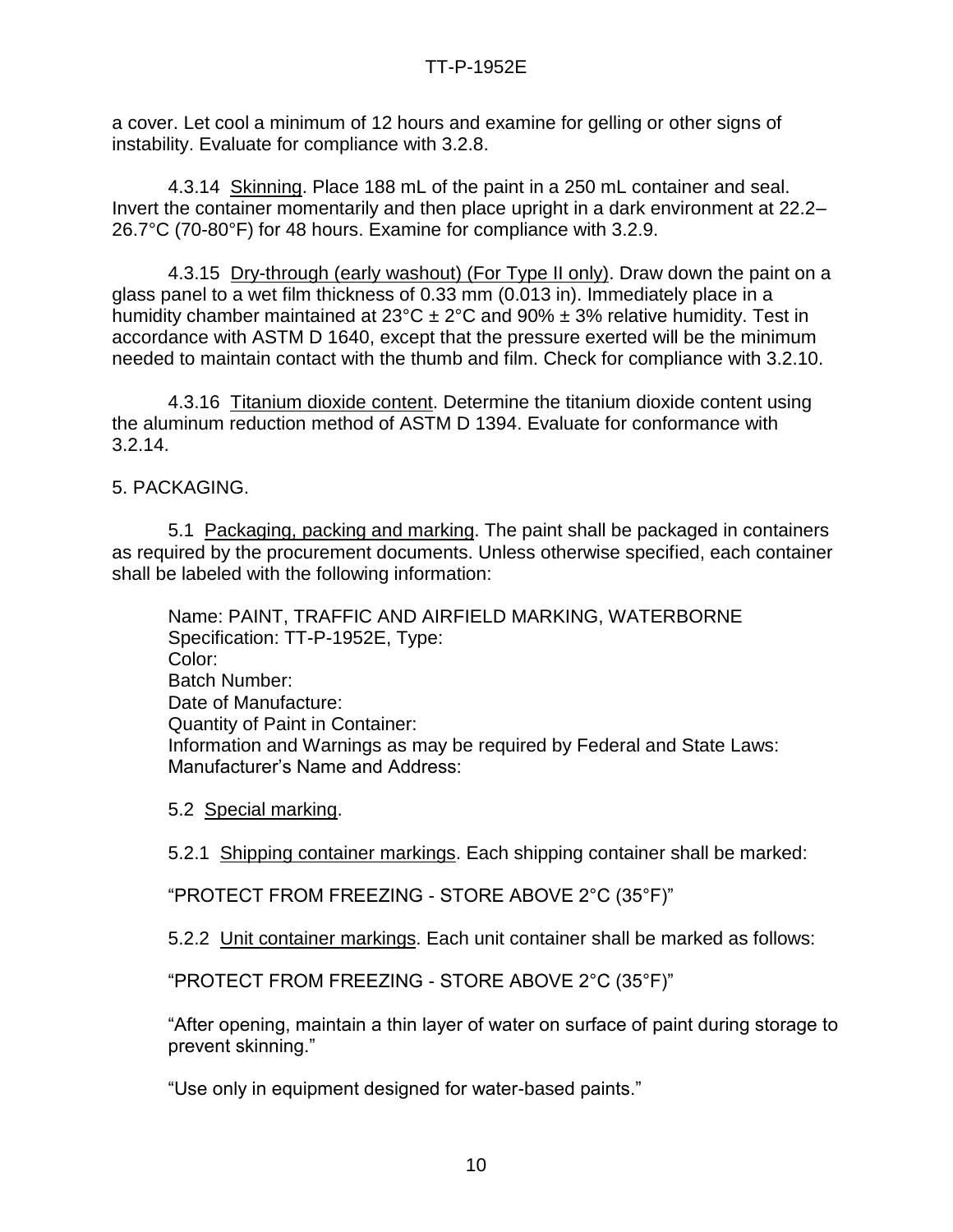"This paint may be reflectorized by dropping glass beads conforming to TT-B-1325 onto the wet paint. The surface to be coated shall be free from dirt, oil, grease, curing compounds, or other contaminants, and loose, peeling, or poorly bonded paint. The paint shall be applied to the surface at a wet film thickness of 0.33 mm (0.013 in), while air and surface temperatures are above 10°C (50°F) and rising."

6. NOTES.

INFORMATION FOR GUIDANCE ONLY. (This section contains information of a general or explanatory nature that is helpful, but is not mandatory.)

6.1 Intended use. (This paragraph is non-mandatory and shall not supersede specific use requirements in contract documents.) These paints are intended for use on concrete, bituminous, brick, or stone surfaces of airfields, highways, bridges, tunnels, streets, or parking lots when applied at a wet film thickness of 0.33 mm (0.013 in) by traffic-striping equipment designed for water-based paints. The white and yellow paint stripes should preferably be reflectorized for night visibility by adding glass beads conforming to TT-B-1325. A wet film thickness of 0.457–0.635 mm (0.018–0.025 in) is commonly specified when Type IV A beads are used and 0.381–0.457 mm (0.015– 0.018 in) is commonly specified when Type IV B beads are used. The black paint is intended for use as a border around markings on light-colored pavements and as an obliterating paint for painting out existing markings to permit remarking in a different manner.

Type I - For use under normal weather conditions, i.e., 50% relative humidity, moderate temperatures and slight breezes. Not for use at the greater thickness required for the larger diameter Type IV beads.

Type II - For use under adverse conditions, i.e., night striping, higher humidity (around 80%), low air movement and lower surface temperatures, down to 10°C (50°F). Not for use at the greater thickness required for the larger diameter Type IV beads.

Type III - For use under normal weather conditions where higher durability and greater adhesion to glass beads is desired. Minimum application temperature should be 12.8°C (55°F) and rising. Low temperature will result in greater dry time, especially when specifying increased thickness as required when using Type IV beads.

6.2 Ordering data. Purchasers should select the preferred options permitted herein, and include the following information in procurement documents: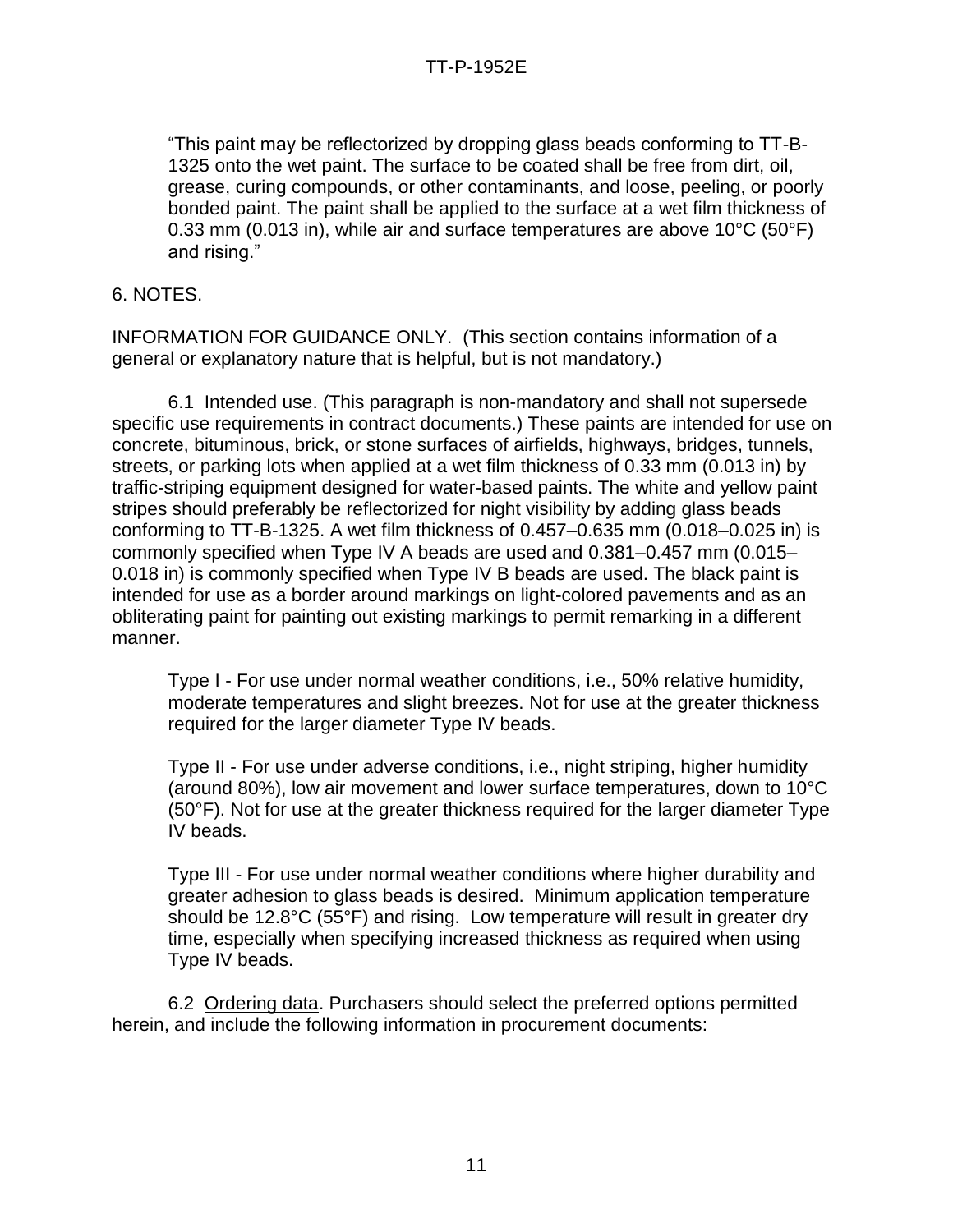- a. Title and date of this specification.
- b. Type required (see 1.2).
- c. Color required (see 1.2.2 and 6.3).
- d. Size and requirements for containers (see 5.1).
- e. Packaging and packing level.
- f. Marking required (see 5.1 and 5.2).
- g. Requirements for Material Safety Data Sheets.

6.3 Colors. The most common colors and their FED-STD-595 color chip numbers are:

- a. Yellow 33538
- b. Green 34108
- c. Black 37038
- d. Blue -- 35180
- e. Red 31136
- f. White -- 37925

6.4 Part Identification number (PIN). Part numbers for cataloging purposes under this specification may be coded as follows:



\*Container size codes:

- 1 3.78 liters (1 gallon)
- 2 18.9 liters (5 gallons)
- 3 113.4 liters (30 gallons)
- 4 207.9 liters (55 gallons)

6.5 Key Word Listing.

- a. Paint
- b. Reflective beads
- c. Traffic
- d. Airfield